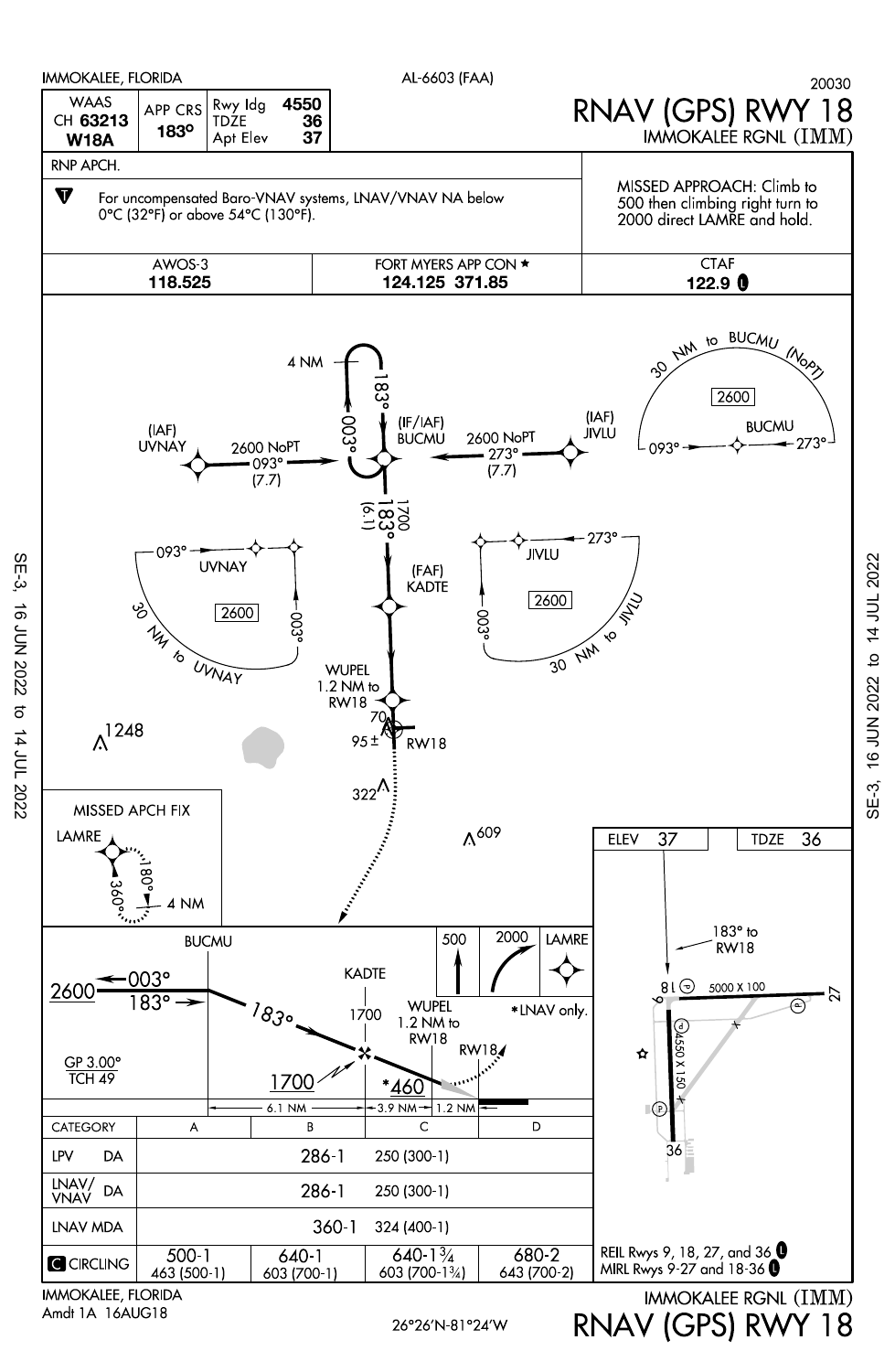

 $SE-3$ SE-3, 16 JUN 2022 to 14 JUL 2022 **16 JUN 2022** 14 JUL 2022

Amdt 1A 16AUG18

26°26'N-81°24'W

RNAV (GPS) RWY 27

SE-3, 16 JUN 2022 to 14 JUL 2022

16 JUN 2022

 $SE-3$ ,

to 14 JUL 2022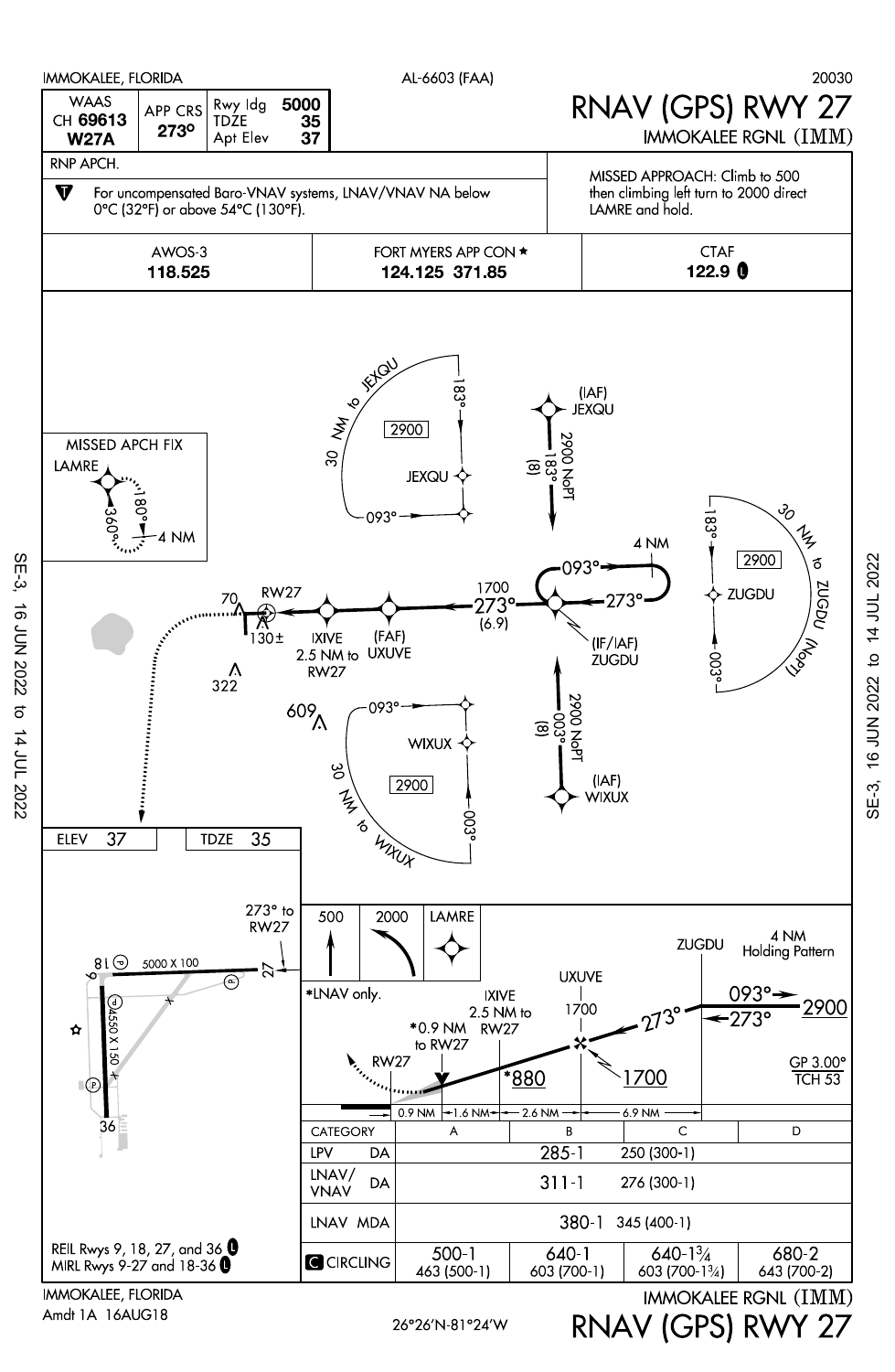

 $SE-3$ 

**16 JUN 2022** 

 $\sigma$ 

14 JUL 2022

to 14 JUL 2022 16 JUN 2022  $SE-3$ 

RNAV (GPS) RWY 36